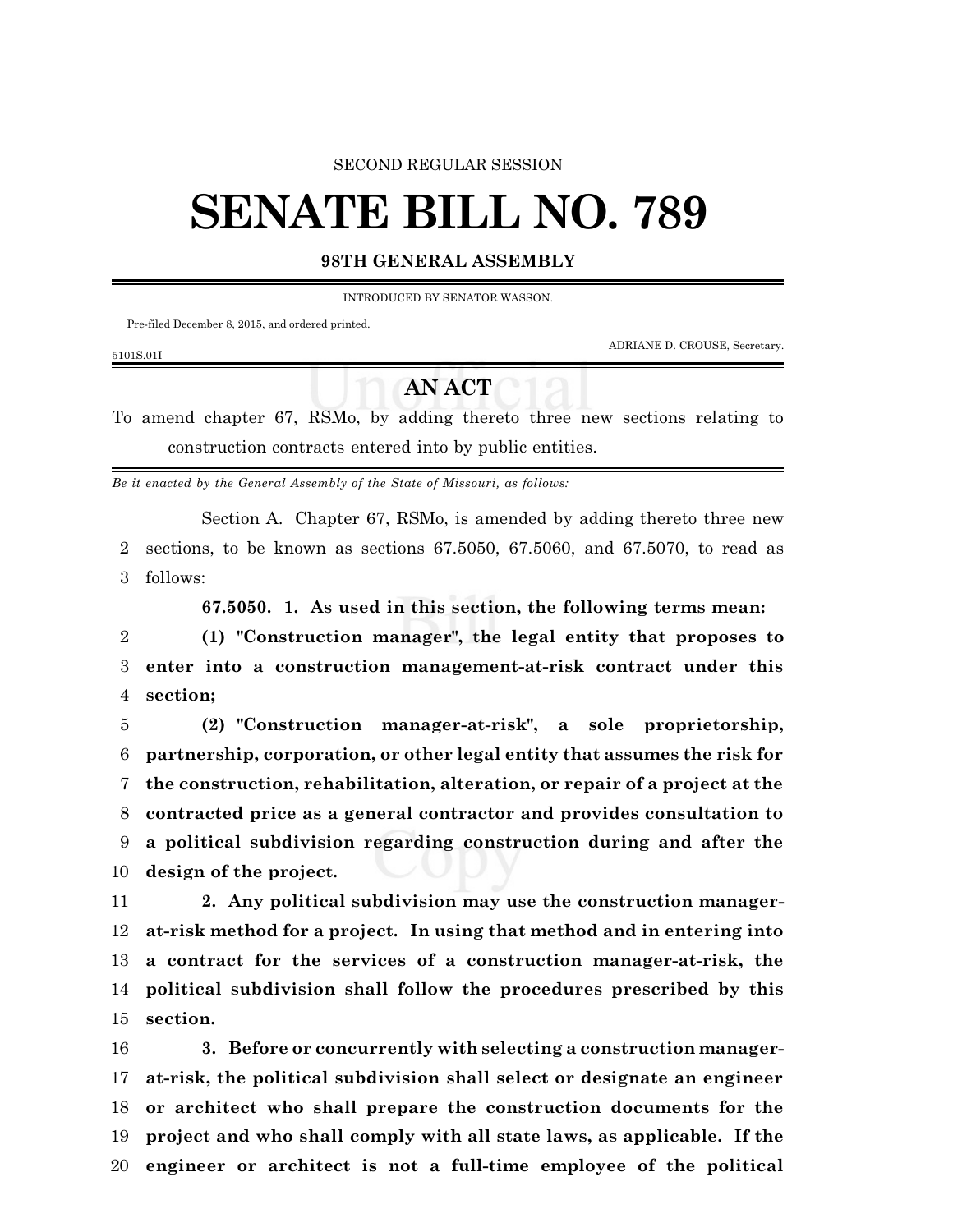**subdivision, the political subdivision shall select the engineer or architect on the basis of demonstrated competence and qualifications as provided by sections 8.285 to 8.291. The political subdivision's engineer or architect for a project may not serve, alone or in combination with another, as the construction manager-at-risk. This subsection does not prohibit a political subdivision's engineer or architect from providing customary construction phase services under the engineer's or architect's original professional service agreement in accordance with applicable licensing laws.**

 **4. The political subdivision may provide or contract for, independently of the construction manager-at-risk, inspection services, testing of construction materials, engineering, and verification of testing services necessary for acceptance of the project by the political subdivision.**

 **5. The political subdivision shall select the construction manager-at-risk in a two-step process. The political subdivision shall prepare a request for qualifications for the first step of the two-step process that includes general information on the project site, project scope, schedule, selection criteria, and the time and place for receipt of proposals or qualifications, as applicable, and other information that may assist the political subdivision in its selection of a construction manager-at-risk. The political subdivision shall state the selection criteria in the request for proposals or qualifications, as applicable. The selection criteria may include the construction manager's experience, past performance, safety record, proposed personnel and methodology, and other appropriate factors that demonstrate the capability of the construction manager-at-risk. The political subdivision shall not request fees or prices in step one. In step two, the political subdivision may request that five or fewer construction managers, selected solely on the basis of qualifications, provide additional information, including the construction manager-at- risk's proposed fee and its price for fulfilling the general conditions. Qualifications shall account for a minimum of forty percent of the evaluation. Cost shall account for a maximum of sixty percent of the evaluation.**

 **6. The political subdivision shall publish the request for proposals or qualifications in a manner prescribed by the political**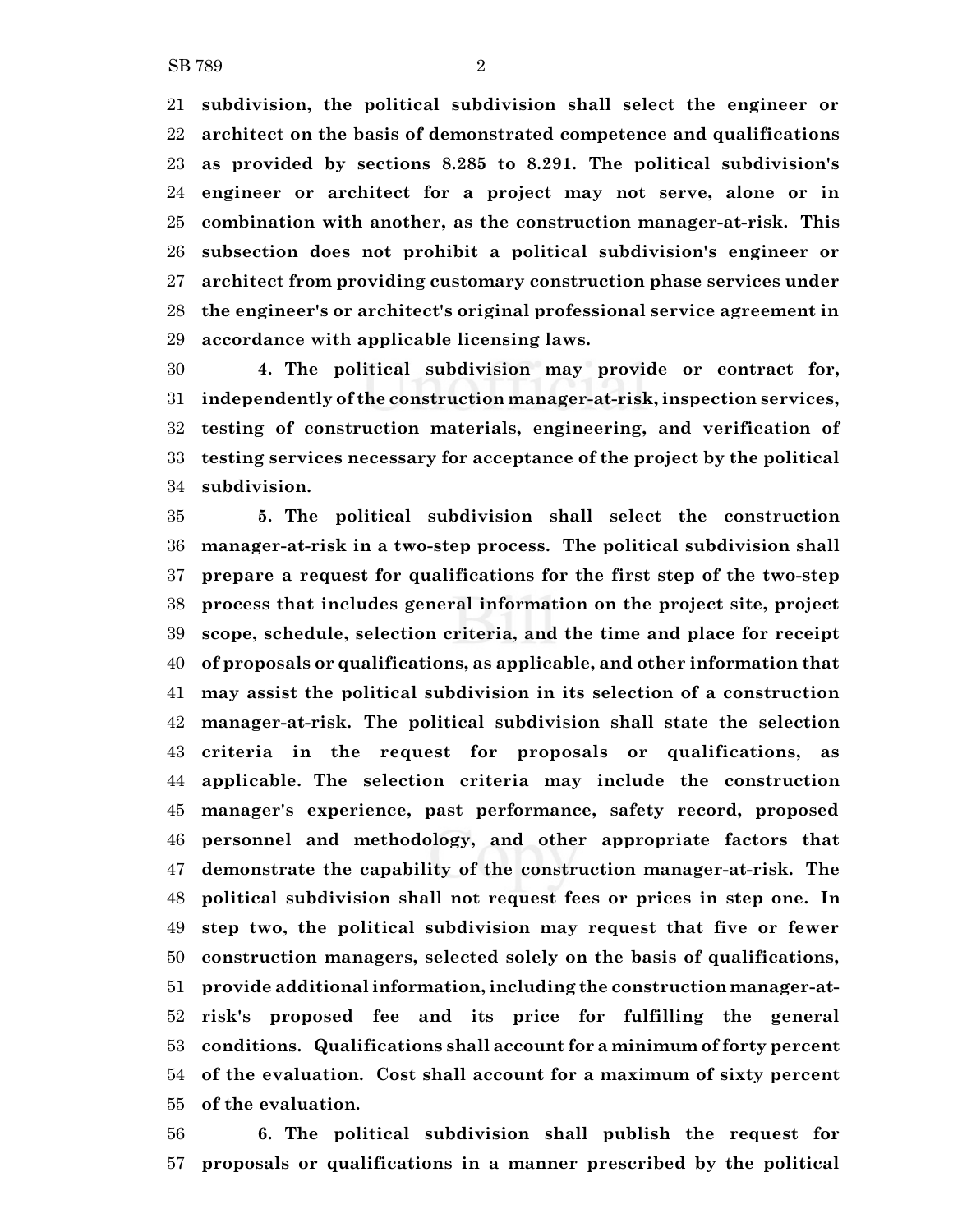**subdivision.**

 **7. For each step, the political subdivision shall receive, publicly open, and read aloud the names of the construction managers. Within forty-five days after the date of opening the proposals or qualification submissions, the political subdivision or its representative shall evaluate and rank each proposal or qualification submission submitted in relation to the criteria set forth in the request for proposals or request for qualifications. The political subdivision shall interview at least two of the top qualified offerors as part of the final selection.**

 **8. The political subdivision or its representative shall select the construction manager that submits the proposal that offers the best value for the political subdivision based on the published selection criteria and on its ranking evaluation. The political subdivision or its representative shall first attempt to negotiate a contract with the selected construction manager. If the political subdivision or its representative is unable to negotiate a satisfactory contract with the selected construction manager, the political subdivision or its representative shall, formally and in writing, end negotiations with that construction manager and proceed to negotiate with the next construction manager in the order of the selection ranking until a contract is reached or negotiations with all ranked construction managers end.**

 **9. A construction manager-at-risk shall publicly advertise, in the manner prescribed by chapter 50, and receive bids or proposals from trade contractors or subcontractors for the performance of all major elements of the work other than the minor work that may be included in the general conditions. A construction manager-at-risk may seek to perform portions of the work itself if the construction manager-at-risk submits its sealed bid or sealed proposal for those portions of the work in the same manner as all other trade contractors or subcontractors and if the political subdivision determines that the construction manager-at-risk's bid or proposal provides the best value for the political subdivision. The political subdivision shall have the authority to restrict the construction manager-at-risk from submitting bids to perform portions of the work.**

 **10. The construction manager-at-risk and the political subdivision or its representative shall review all trade contractor or**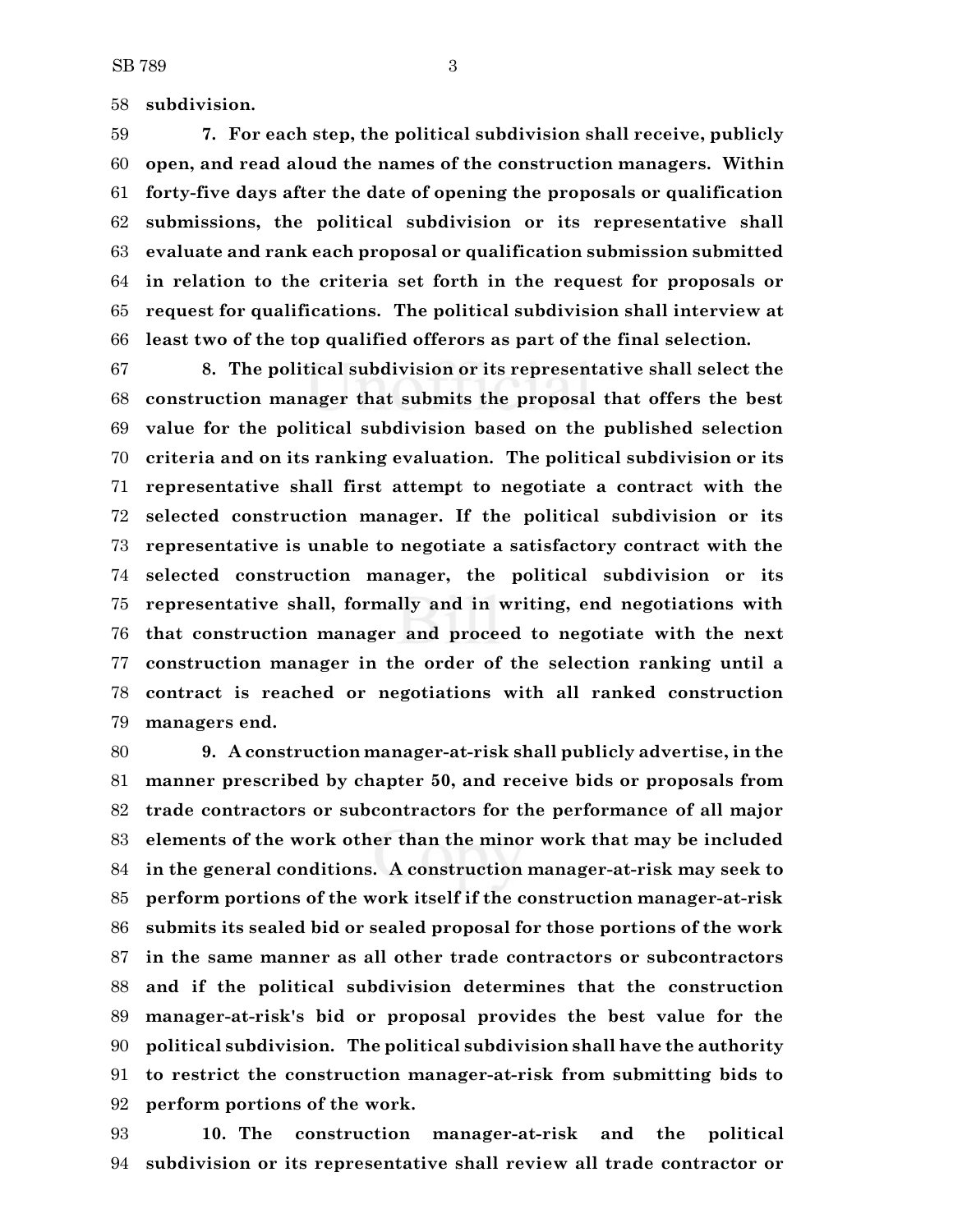**subcontractor bids or proposals in a manner that does not disclose the contents of the bid or proposal during the selection process to a person not employed by the construction manager-at-risk, engineer, architect, or political subdivision involved with the project. All bids or proposals shall be made public at least four business days prior to the award of the contract but after all bids are evaluated and clarified.**

 **11. If the construction manager-at-risk reviews, evaluates, and recommends to the political subdivision a bid or proposal from a trade contractor or subcontractor but the political subdivision requires another bid or proposal to be accepted, the political subdivision may compensate the construction manager-at-risk by a change in price, time, or guaranteed maximum cost for any additional cost and risk that the construction manager-at-risk may incur because of the political subdivision's requirement that another bid or proposal be accepted.**

 **12. If a selected trade contractor or subcontractor defaults in the performance of its work or fails to execute a subcontract after being selected in accordance with this section, the construction manager-at- risk may itself, without advertising, fulfill the contract requirements or select a replacement trade contractor or subcontractor to fulfill the contract requirements. If a fixed contract amount or guaranteed maximum price has not been determined at the time the contract is awarded, the penal sums of the performance and payment bonds delivered to the political subdivision shall each be in an amount equal to the project budget, as set forth in the request for qualifications. The construction manager-at-risk shall deliver the bonds not later than the tenth day after the date the construction manager-at-risk executes the contract unless the construction manager-at-risk furnishes a bid bond or other financial security acceptable to the political subdivision to ensure that the construction manager-at-risk will furnish the required performance and payment bonds if a guaranteed maximum price is established.**

 **13. The provisions of this section shall not apply to any metropolitan sewer district established under article VI, section 30(a) of the Constitution of Missouri, home rule city, or county with a charter form of government.**

 **14. (1) Civil works projects such as roads, streets, bridges, utilities, water supply projects, water plants, wastewater plants, water**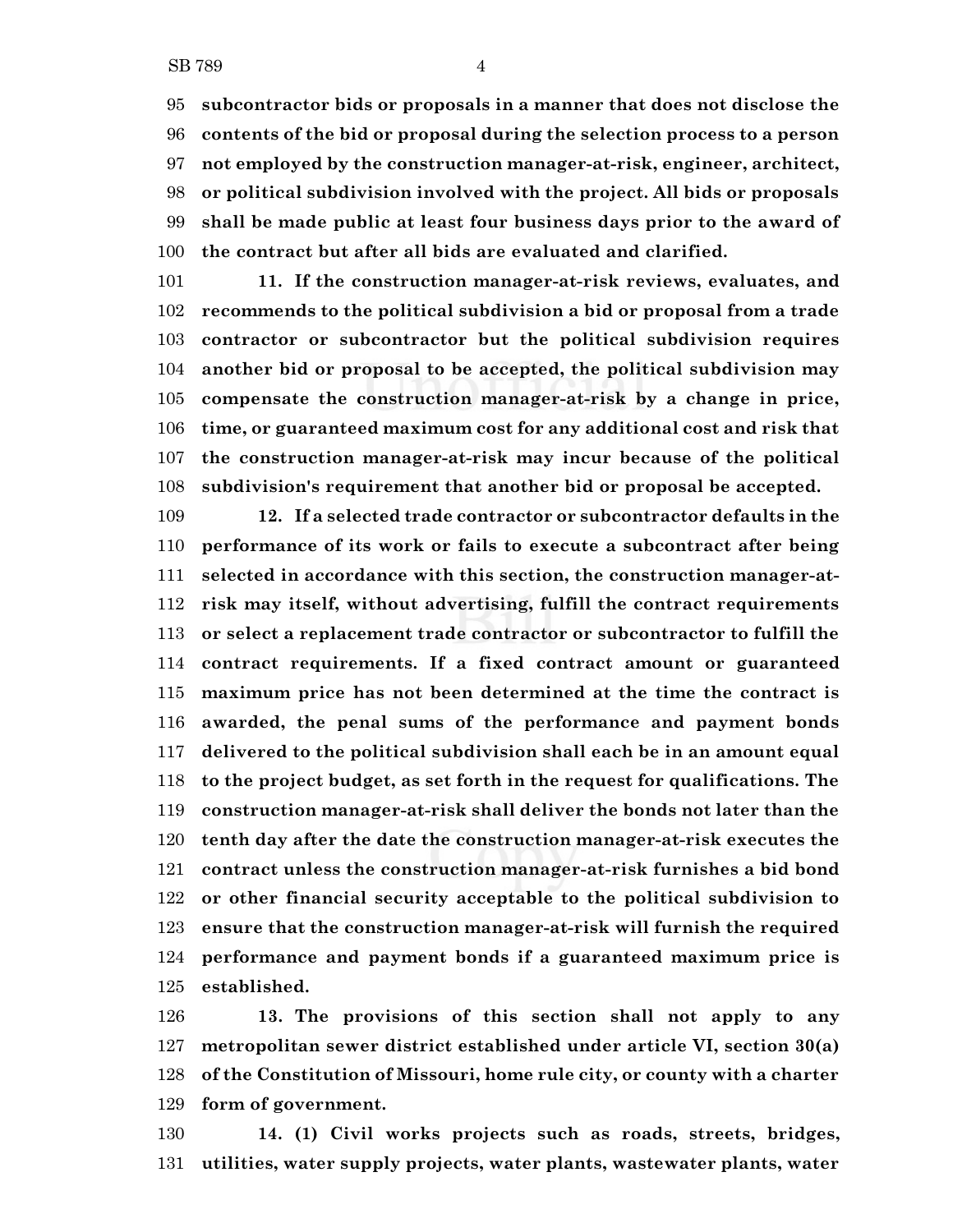**distribution and wastewater conveyance facilities, airport runways and taxiways, storm drainage and flood control projects, or transit projects commonly designed by professional engineers shall be limited to those projects in excess of two million dollars.**

 **(2) Non-civil works projects such as buildings, site improvements, and other structures, habitable or not, commonly designed by architects shall be limited to those projects in excess of seven million dollars.**

 **15. Notwithstanding the provisions of section 23.253 to the contrary, the provisions of this section shall expire September 1, 2025.**

**67.5060. 1. As used in this section, the following terms mean:**

 **(1) "Design-build", a project delivery method subject to qualifications-based selection for which the design and construction services are furnished under one contract;**

 **(2) "Design-build contract", a contract which is subject to a qualifications-based selection process described in sections 8.285 to 8.291 between a political subdivision and a design-builder to furnish the architectural, engineering, and related design services and the labor, materials, supplies, equipment, and other construction services required for a design-build project;**

 **(3) "Design-build project", the design, construction, alteration, addition, remodeling, or improvement of any buildings or facilities under contract with a political subdivision. Such design-build projects include, but are not limited to:**

 **(a) Civil works projects, such as roads, streets, bridges, utilities, water supply projects, water plants, wastewater plants, water distribution and wastewater conveyance facilities, airport runways and taxiways, storm drainage and flood control projects, or transit projects commonly designed by professional engineers in excess of two million dollars; and**

 **(b) Non-civil works projects, such as buildings, site improvements, and other structures, habitable or not, commonly designed by architects in excess of seven million dollars;**

 **(4) "Design-builder", any individual, partnership, joint venture, or corporation subject to a qualifications-based selection that offers to provide or provides design services and general contracting services through a design-build contract in which services within the scope of**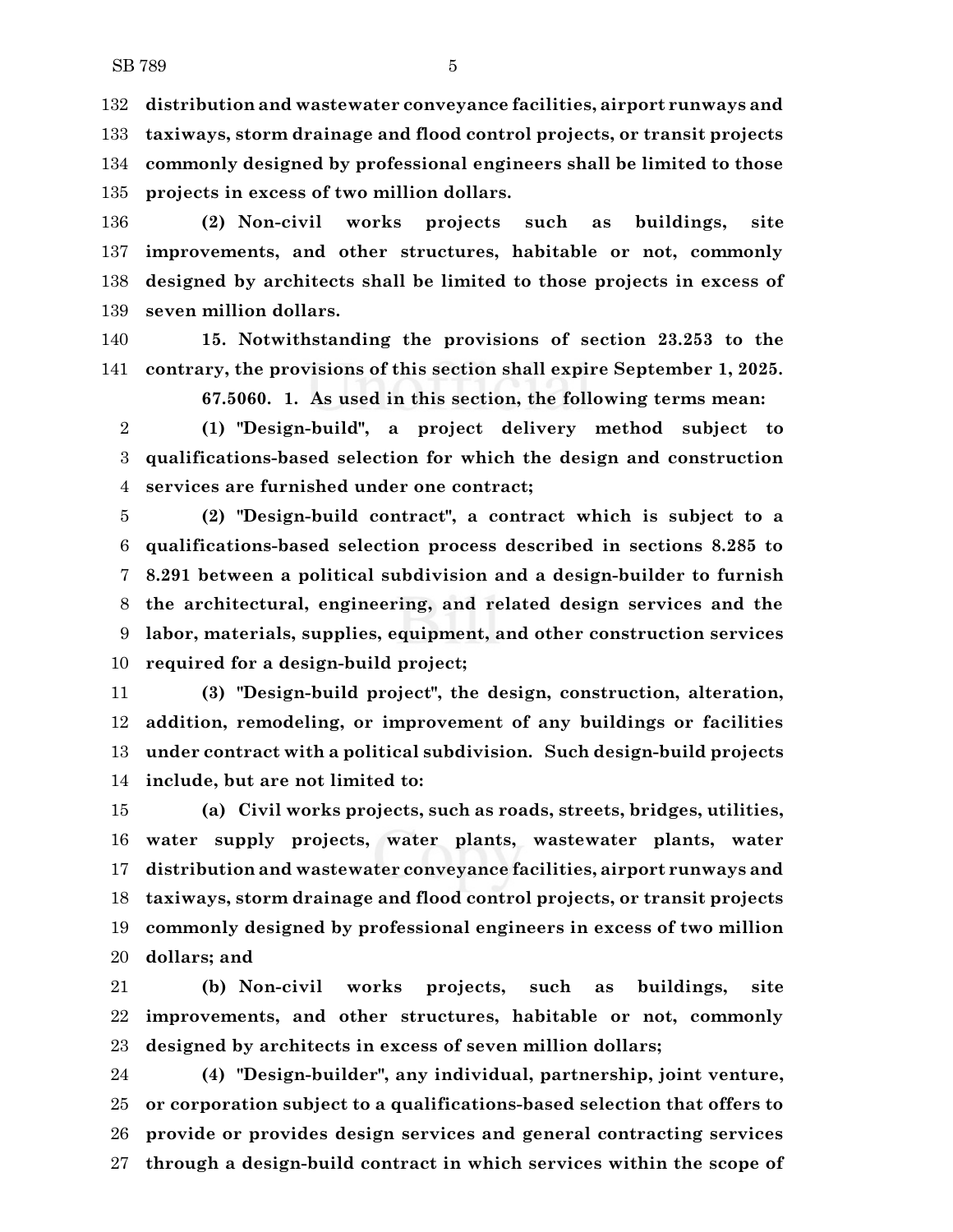**the practice of professional architecture or engineering are performed respectively by a licensed architect or licensed engineer and in which services within the scope of general contracting are performed by a general contractor or other legal entity that furnishes architecture or engineering services and construction services either directly or through subcontracts or joint ventures;**

 **(5) "Design criteria consultant", a person, corporation, partnership, or other legal entity duly licensed and authorized to practice architecture or professional engineering in this state under chapter 327, who is employed by or contracted by the political subdivision to assist the political subdivision in the development of project design criteria, requests for proposals, evaluation of proposals, the evaluation of the construction under a design-build contract to determine adherence to the design criteria, and any additional services requested by the political subdivision to represent its interests in relation to a project. The design criteria consultant may not submit a proposal or furnish design or construction services for the design-build contract for which its services were sought;**

 **(6) "Design criteria package", performance-oriented program, scope, and specifications for the design-build project sufficient to permit a design-builder to prepare a response to a political subdivision's request for proposals for a design-build project, which may include capacity, durability, standards, ingress and egress requirements, performance requirements, description of the site, surveys, soil and environmental information concerning the site, interior space requirements, material quality standards, design and construction schedules, site development requirements, provisions for utilities, storm water retention and disposal, parking requirements, applicable governmental code requirements, preliminary designs for the project or portions thereof, and other criteria for the intended use of the project;**

**(7) "Design professional services", services that are:**

 **(a) Within the practice of architecture as defined in section 327.091, or within the practice of professional engineering as defined in section 327.181; or**

 **(b) Performed by a licensed or authorized architect or professional engineer in connection with the architect's or professional**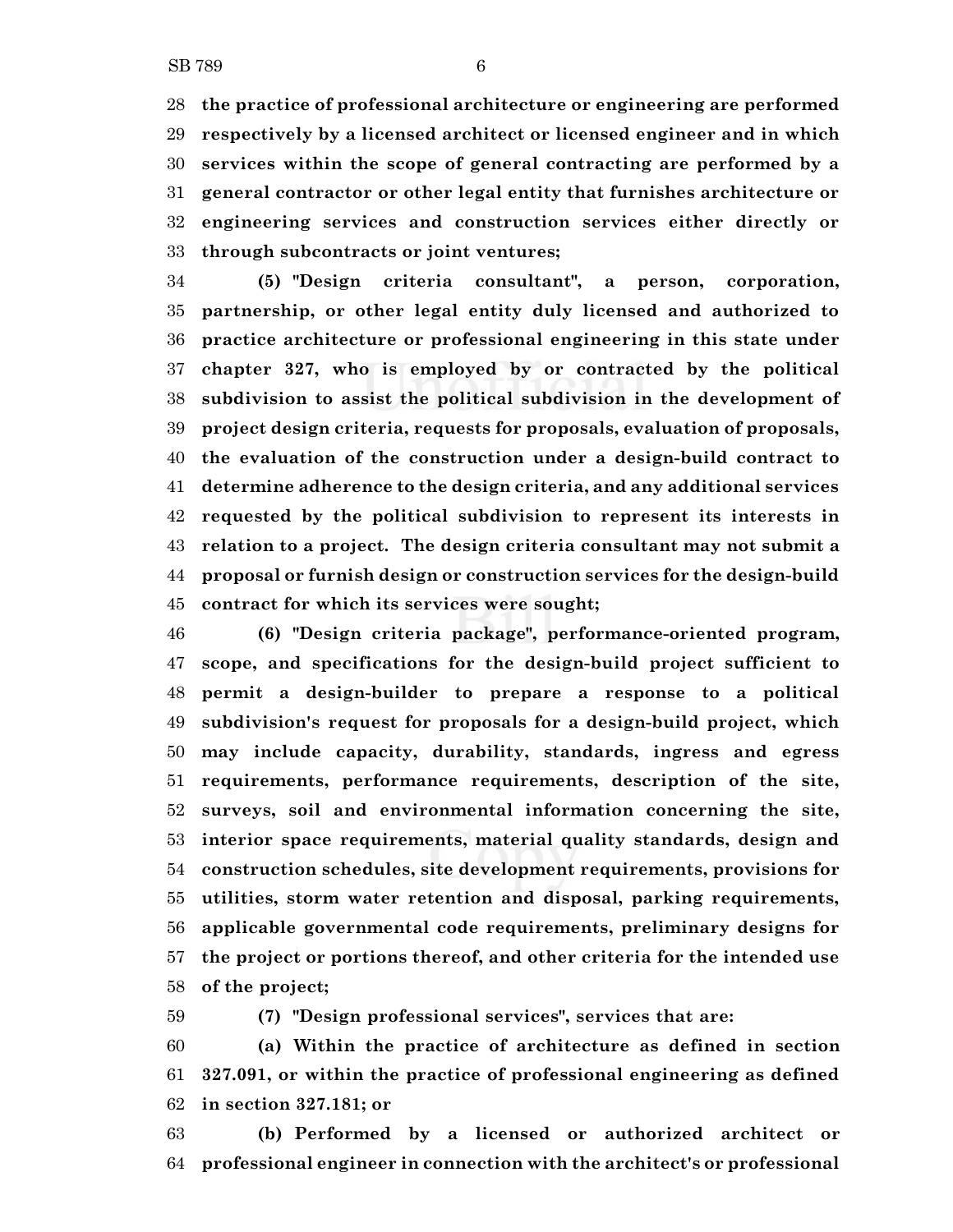**engineer's employment or practice;**

 **(8) "Proposal", an offer in response to a request for proposals by a design-builder to enter into a design-build contract for a design-build project under this section;**

 **(9) "Qualifications-based selection", the selection process described in sections 8.285 to 8.291;**

 **(10) "Request for proposals", the document by which the political subdivision solicits proposals for a design-build contract; and**

 **(11) "Stipend", an amount paid to the unsuccessful but responsive, short-listed design-builders to defray the cost of participating in phase II of the qualifications-based selection process described in this section.**

 **2. In using a design-build contract, the political subdivision shall determine the scope and level of detail required to permit qualified persons to submit proposals in accordance with the request for proposals given the nature of the project.**

 **3. A design criteria consultant shall be employed or retained by the political subdivision to assist in preparation of the request for proposals, perform periodic site visits, prepare progress reports, review and approve progress and final pay applications of the design-builder, review shop drawings and submissions, provide input in disputes, help interpret the construction documents, perform inspections upon substantial and final completion, assist in warranty inspections, and provide any other professional service assisting with the project administration. The design criteria consultant may also evaluate construction as to the adherence to the design criteria. The consultant shall be selected and his or her contract negotiated in compliance with sections 8.285 to 8.291 unless the consultant is a direct employee of the political subdivision.**

 **4. Notice of requests for proposals shall be advertised in accordance with section 8.250 or by a virtual notice procedure that notifies interested parties for at least twenty various purchases, design contracts, construction contracts, or other contracts each year for the political subdivision. The political subdivision shall publish a notice of a request for proposals with a description of the project, the procedures for submission, and the selection criteria to be used.**

**5. The political subdivision shall establish in the request for**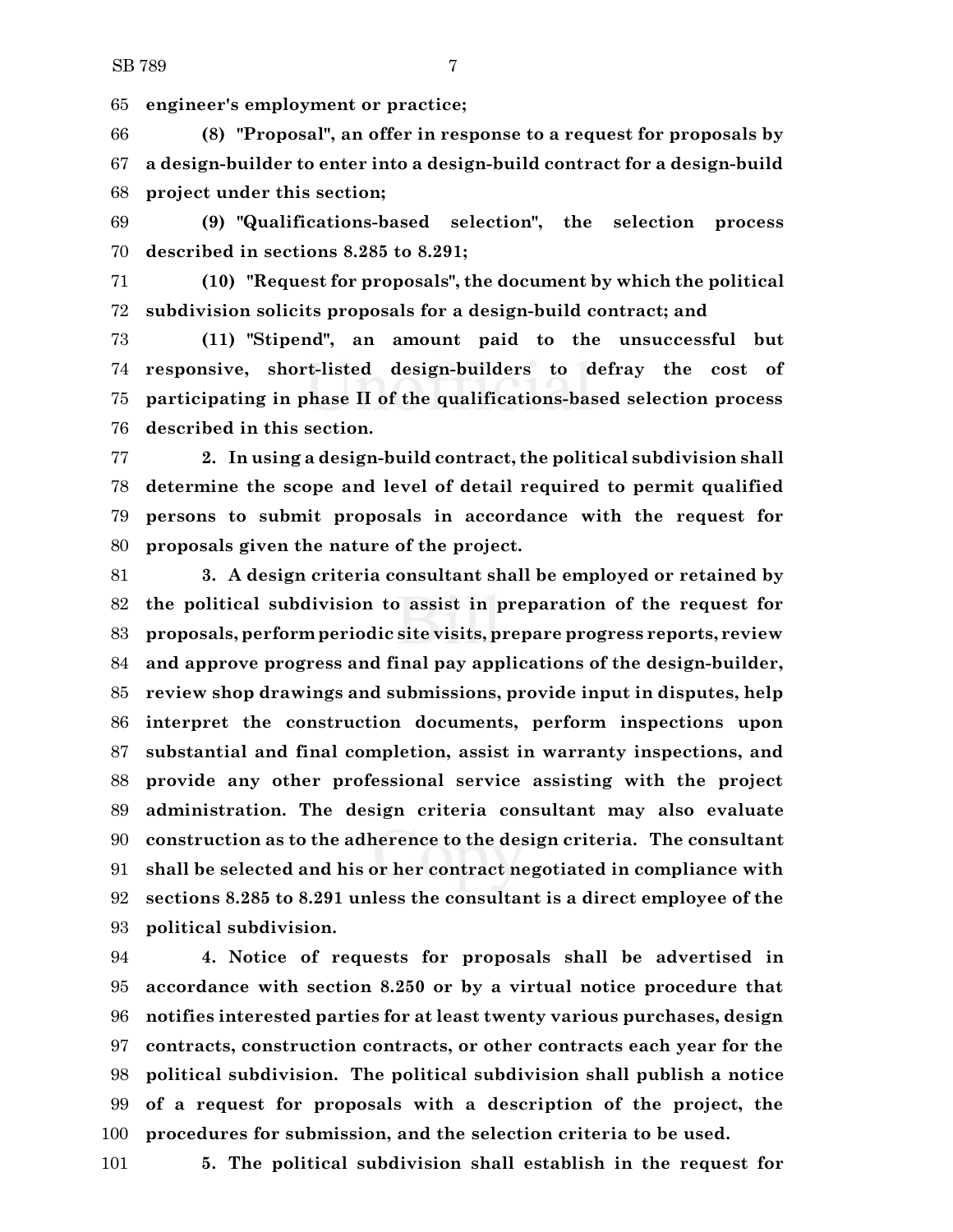**proposals a time, place, and other specific instructions for the receipt of proposals. Proposals not submitted in strict accordance with the instructions shall be subject to rejection.**

 **6. A request for proposals shall be prepared for each design-build contract containing at minimum the following elements:**

 **(1) The procedures to be followed for submitting proposals, the criteria for evaluating proposals and their relative weight, and the procedures for making awards;**

 **(2) The proposed terms and conditions for the design-build contract, if available;**

**(3) The design criteria package;**

 **(4) A description of the drawings, specifications, or other information to be submitted with the proposal, with guidance as to the form and level of completeness of the drawings, specifications, or other information that will be acceptable;**

 **(5) A schedule for planned commencement and completion of the design-build contract, if any;**

**(6) Budget limits for the design-build contract, if any;**

 **(7) Requirements including any available ratings for performance bonds, payment bonds, and insurance, if any; and**

 **(8) Any other information that the political subdivision in its discretion chooses to supply including, but not limited to, surveys, soil reports, drawings of existing structures, environmental studies, photographs, references to public records, or affirmative action and minority business enterprise requirements consistent with state and federal law.**

 **7. The political subdivision shall solicit proposals in a three- stage process. Phase I shall be the solicitation of qualifications of the design-build team. Phase II shall be the solicitation of a technical proposal including conceptual design for the project. Phase III shall be the proposal of the construction cost.**

 **8. The political subdivision shall review the submissions of the proposals and assign points to each proposal in accordance with this section and as set out in the instructions of the request for proposals. 9. Phase I shall require all design-builders to submit a statement of qualifications that shall include, but not be limited to:**

**(1) Demonstrated ability to perform projects comparable in**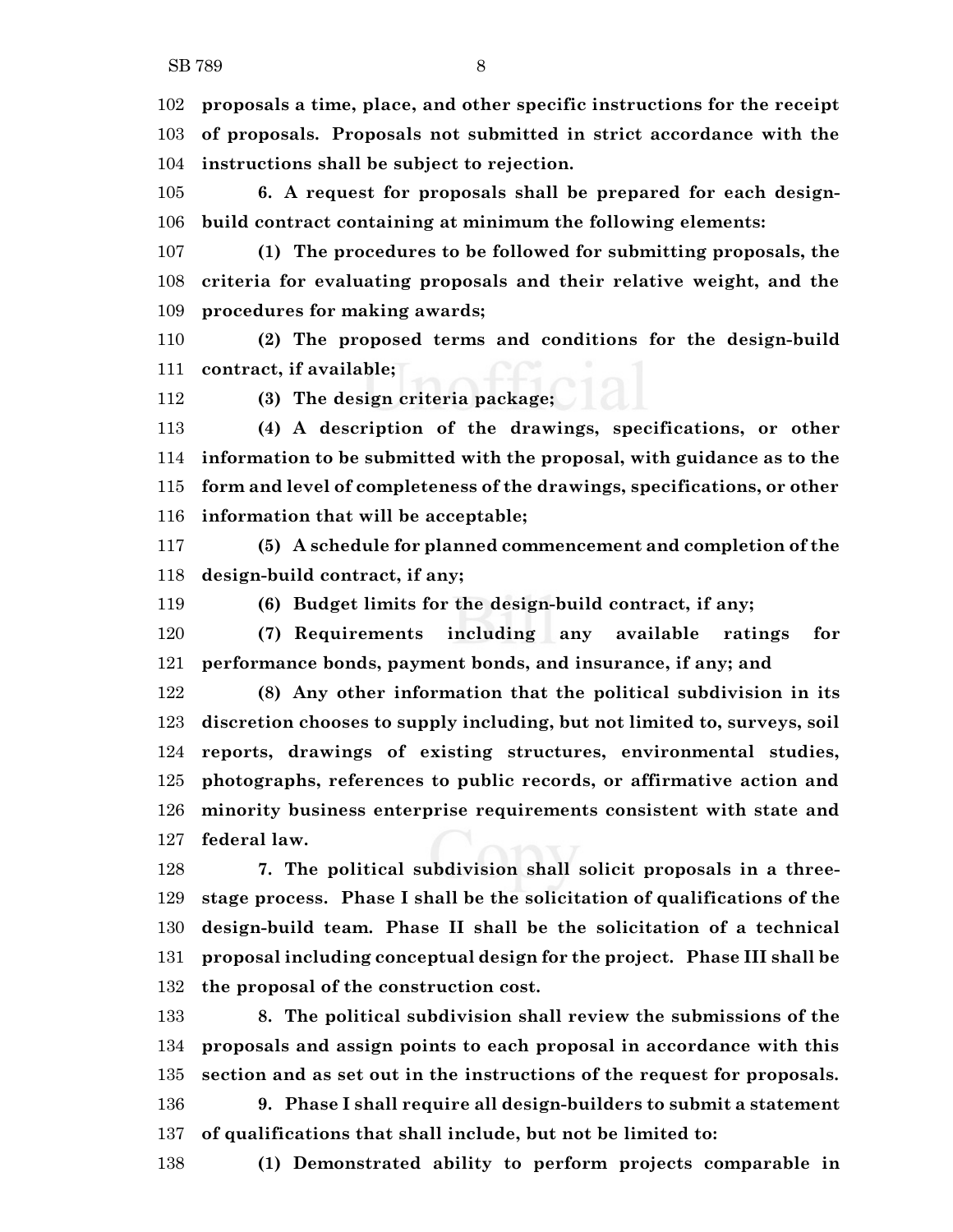**design, scope, and complexity;**

 **(2) References of owners for whom design-build projects, construction projects, or design projects have been performed;**

 **(3) Qualifications of personnel who will manage the design and construction aspects of the project;**

 **(4) The names and qualifications of the primary design consultants and the primary trade contractors with whom the design- builder proposes to subcontract or joint venture. The design-builder may not replace an identified contractor, subcontractor, design consultant, or subconsultant without the written approval of the political subdivision; and**

 **(5) The approximate percentage of ownership by design professionals of the legal entity of the design-builder or legal entity that contracts with the design-builder.**

 **10. The political subdivision shall evaluate the qualifications of all the design-builders who submitted proposals in accordance with the instructions of the request for proposals. Architectural and engineering services on the project shall be evaluated in accordance with the requirements of sections 8.285 and 8.291. Qualified design- builders selected by the evaluation team may proceed to phase II of the selection process. Design-builders lacking the necessary qualifications to perform the work shall be disqualified and shall not proceed to phase II of the process. This process of short listing shall narrow the number of qualified design-builders to not more than five or fewer than two. Under no circumstances shall price or fees be a part of the prequalification criteria. Points assigned in phase I of the evaluation process shall not carry forward to phase II of the process. All qualified design-builders shall be ranked on points given in phases II and III only.**

 **11. The political subdivision shall have discretion to disqualify any design-builder who, in the political subdivision's opinion, lacks the minimum qualifications required to perform the work.**

 **12. Once a sufficient number of no more than five and no fewer than two qualified design-builders have been selected, the design- builders shall have a specified amount of time in which to assemble phase II and phase III proposals.**

**13. Phase II of the process shall be conducted as follows:**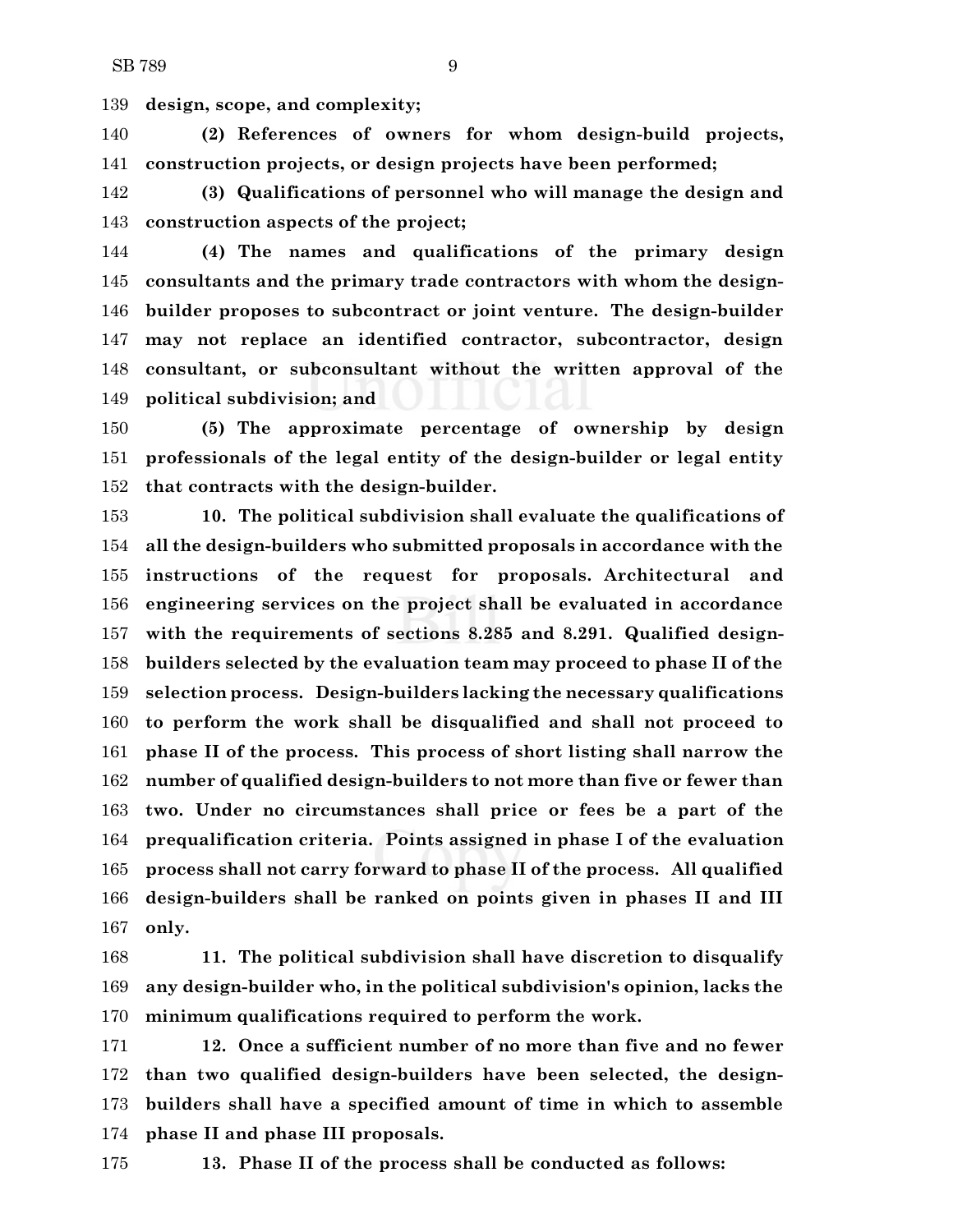**(1) The political subdivision shall invite the top qualified design-builders to participate in phase II of the process;**

 **(2) A design-builder shall submit its design for the project to the level of detail required in the request for proposals. The design proposal shall demonstrate compliance with the requirements set out in the request for proposals;**

 **(3) The ability of the design-builder to meet the schedule for completing a project as specified by the political subdivision may be considered as an element of evaluation in phase II;**

 **(4) Up to twenty percent of the points awarded to each design- builder in phase II may be based on each design-builder's qualifications and ability to design, contract, and deliver the project on time and within the budget of the political subdivision;**

 **(5) Under no circumstances shall the design proposal contain any reference to the cost of the proposal; and**

 **(6) The submitted designs shall be evaluated and assigned points in accordance with the requirements of the request for proposals. Phase II shall account for not less than forty percent of the total point score as specified in the request for proposals.**

**14. Phase III shall be conducted as follows:**

 **(1) The phase III proposal shall provide a firm, fixed cost of design and construction. The proposal shall be accompanied by bid security and any other items, such as statements of minority participation as required by the request for proposals;**

 **(2) Cost proposals shall be submitted in accordance with the instructions of the request for proposals. The political subdivision shall reject any proposal that is not submitted on time. Phase III shall account for not less than forty percent of the total point score as specified in the request for proposals;**

 **(3) Proposals for phase II and phase III shall be submitted concurrently at the time and place specified in the request for proposals, but in separate envelopes or other means of submission. The phase III cost proposals shall be opened only after the phase II design proposals have been evaluated and interviewed and assigned points, ranked in order, and posted;**

 **(4) Cost proposals shall be opened and read aloud at the time and place specified in the request for proposals. At the same time and**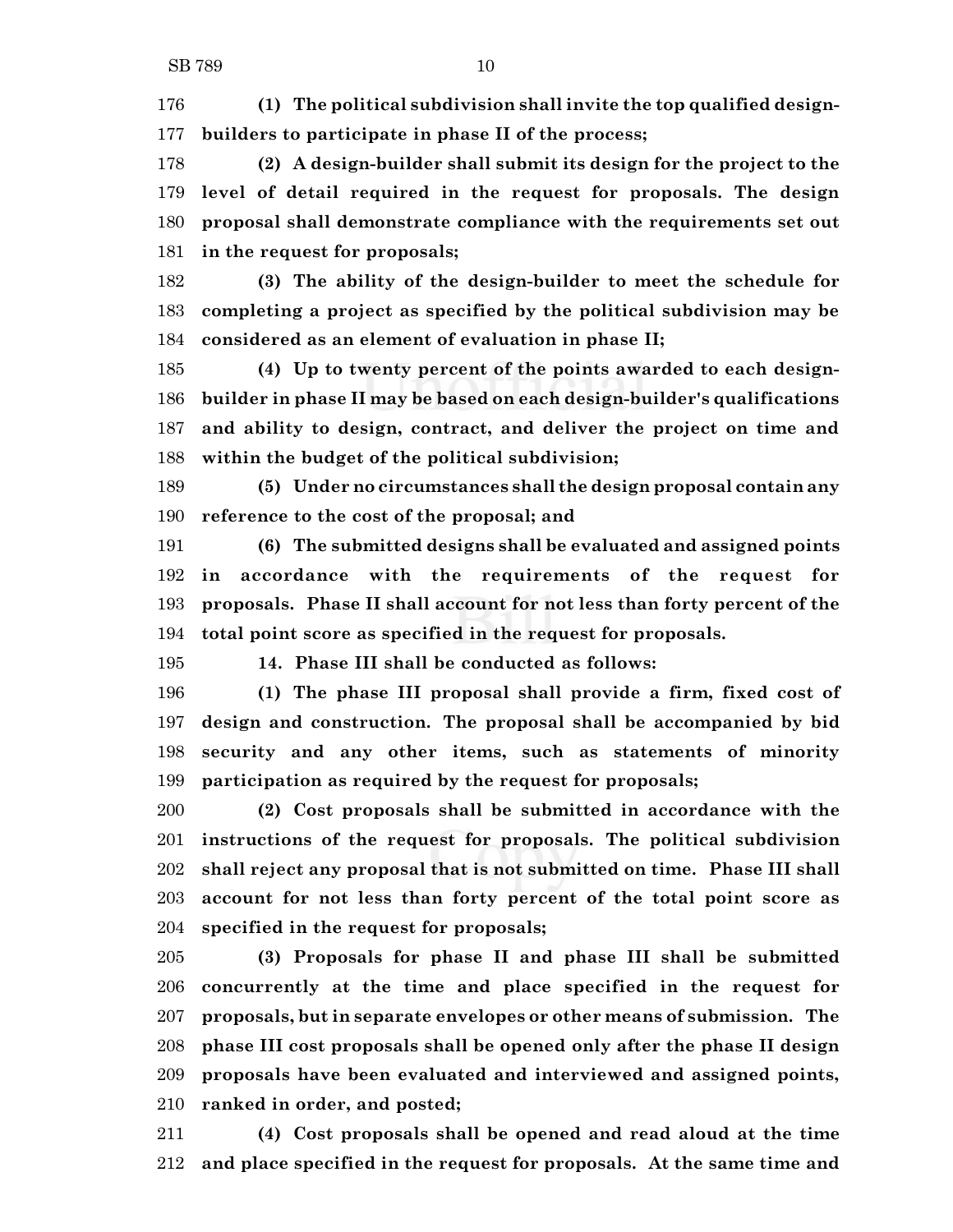**place, the evaluation team shall make public its scoring of phase II. Cost proposals shall be evaluated in accordance with the requirements of the request for proposals. In evaluating the cost proposals, the lowest responsive bidder shall be awarded the total number of points assigned to be awarded in phase III. For all other bidders, cost points shall be calculated by reducing the maximum points available in phase III by two percent or more for each percentage point by which the bidder exceeds the lowest bid and the points assigned shall be added to the points assigned for phase II for each design-builder;**

 **(5) If the political subdivision determines that it is not in the best interest of the political subdivision to proceed with the project pursuant to the proposal offered by the design-builder with the highest total number of points, the political subdivision shall reject all proposals. In this event, all qualified and responsive design-builders with lower point totals shall receive a stipend and the responsive design-builder with the highest total number of points shall receive an amount equal to two times the stipend. If the political subdivision decides to award the project, the responsive design-builder with the highest number of points shall be awarded the contract; and**

 **(6) If all proposals are rejected, the political subdivision may solicit new proposals using different design criteria, budget constraints, or qualifications.**

 **15. As an inducement to qualified design-builders, the political subdivision shall pay a reasonable stipend, the amount of which shall be established in the request for proposals, to each prequalified design- builder whose proposal is responsive but not accepted. Such stipend shall be no less than one-half of one percent of the total project budget. Upon payment of the stipend to any unsuccessful design- builder, the political subdivision shall acquire a nonexclusive right to use the design submitted by the design-builder, and the design-builder shall have no further liability for the use of the design by the political subdivision in any manner. If the design-builder desires to retain all rights and interest in the design proposed, the design-builder shall forfeit the stipend.**

 **16. The payment bond requirements of section 107.170 shall apply to the design-build project. All persons furnishing design**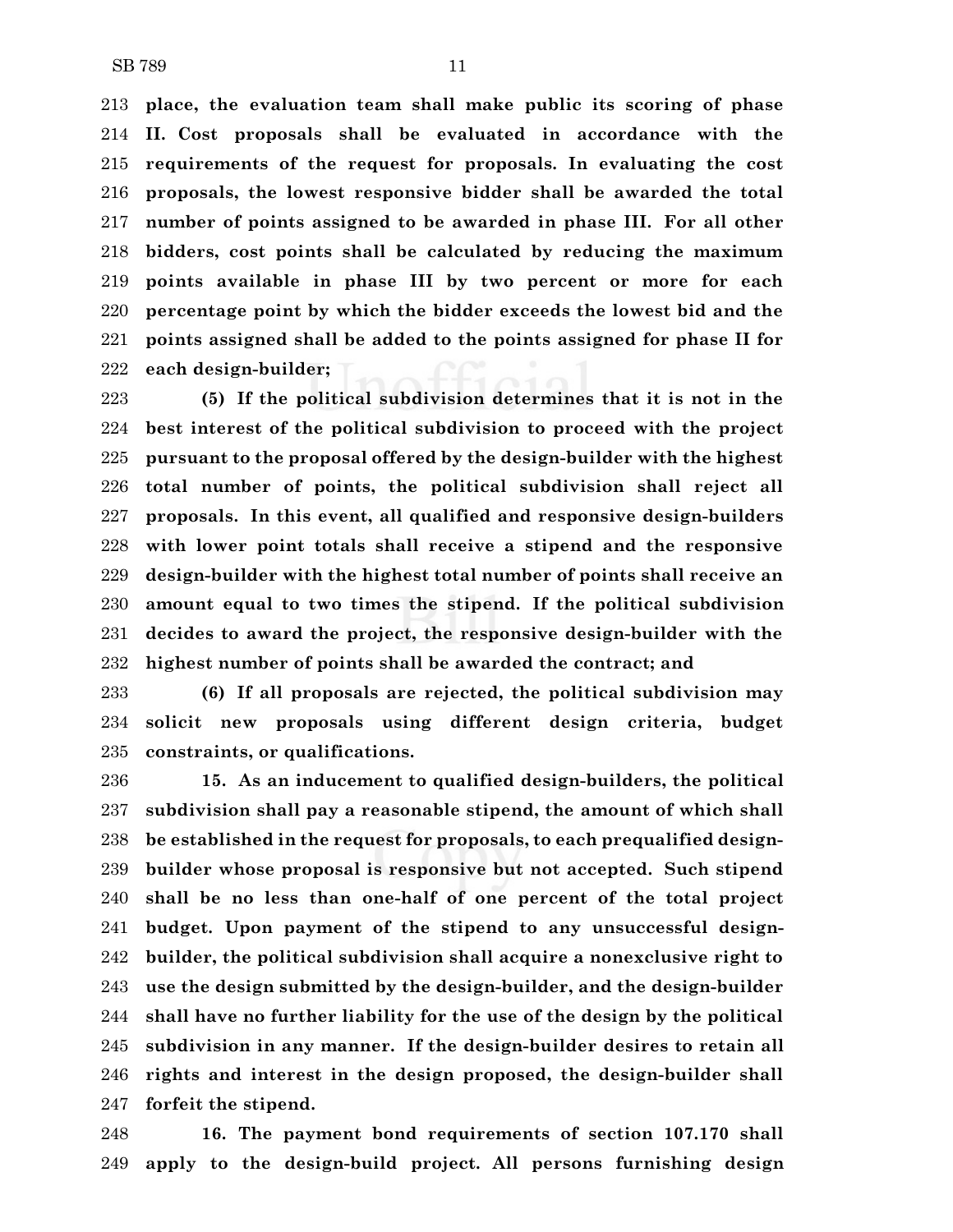**services shall be deemed to be covered by the payment bond the same**

 **as any person furnishing labor and materials; however, the performance bond for the design-builder does not need to cover the design services as long as the design-builder or its subcontractors providing design services carry professional liability insurance in an amount established by the political subdivision in the request for proposals.**

 **17. Any person or firm performing architectural, engineering, landscape architecture, or land-surveying services for the design- builder on the design-build project shall be duly licensed or authorized in this state to provide such services as required by chapter 327.**

 **18. Under section 327.465, any design-builder that enters into a design-build contract with a political subdivision is exempt from the requirement that such person or entity hold a license or that such corporation hold a certificate of authority if the architectural, engineering, or land-surveying services to be performed under the design-build contract are performed through subcontracts or joint ventures with properly licensed or authorized persons or entities, and not performed by the design-builder or its own employees.**

 **19. The provisions of this section shall not apply to any metropolitan sewer district established under article VI, section 30(a) of the Constitution of Missouri, home rule city, or county with a charter form of government.**

 **20. The authority to use design-build and design-build contracts provided under this section shall expire September 1, 2025.**

**67.5070. 1. As used in this section, "specialty construction design" means any contract that involves the provision of engineering and construction services either directly by a party to the contract or through subcontractors retained by a party to the contract.**

 **2. Any political subdivision may enter into a special construction design contract for engineering, design, and construction of a wastewater or water treatment project.**

 **3. In disbursing community development block grants under 42 U.S.C. Sections 5301 to 5321, the department of economic development shall not reject wastewater or water treatment projects solely for utilizing specialty construction design contracts.**

**4. The department of natural resources shall not preclude**